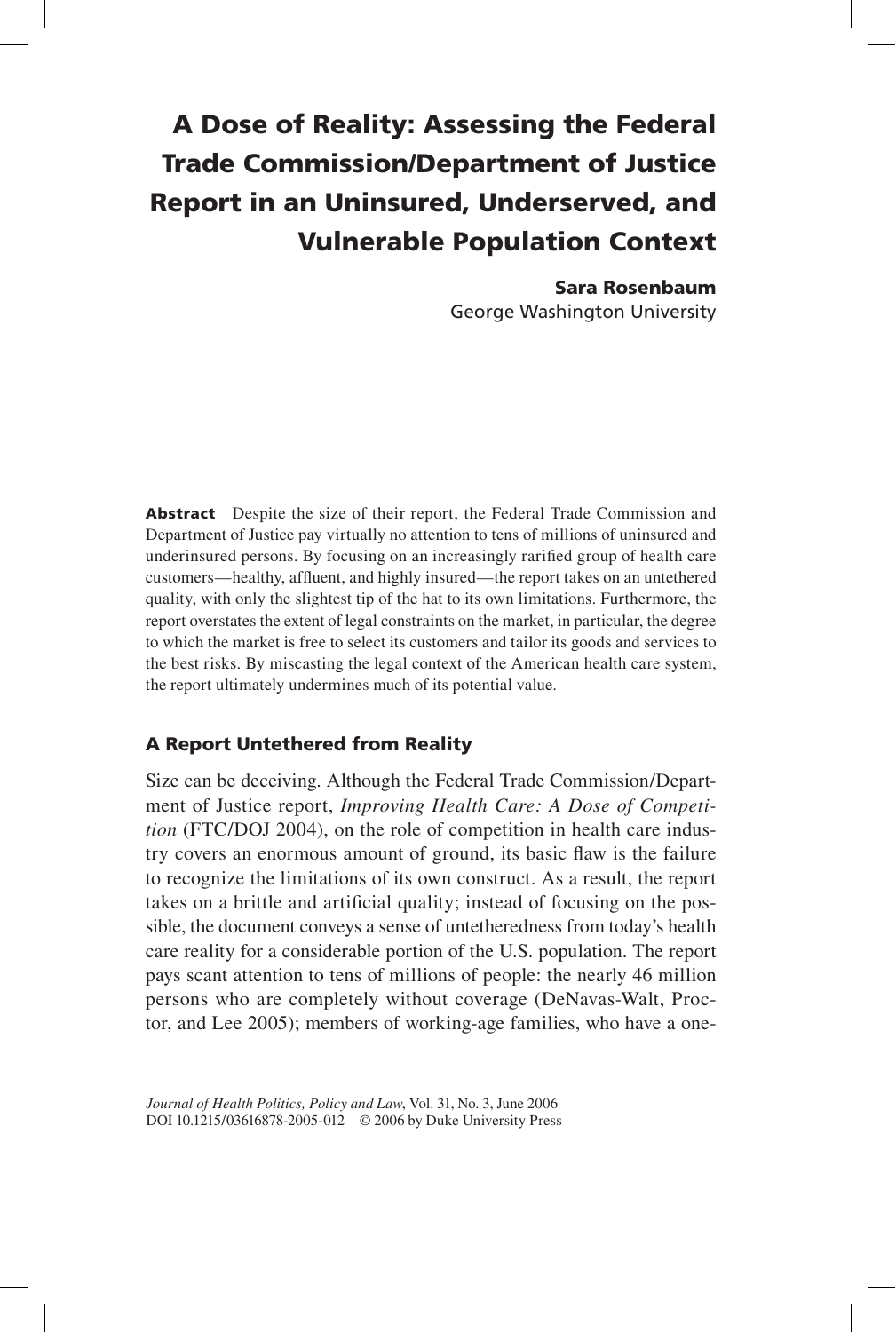in-three chance of being without coverage over a two-year period (Families USA 2004); the 52 million Medicaid beneficiaries (Kaiser Family Foundation 2005a); millions of individuals isolated from the social mainstream by residence in impoverished rural and urban communities and barriers related to language, poverty, lack of citizenship, and cultural apartness (Rosenbaum, Shin, and Darnell 2004); and persons living in anything less than the most affluent of circumstances, whose serious, chronic, and costly physical and mental health conditions make them unattractive customers in a highly competitive market.

*Improving Health Care* gears its analysis to a world inhabited by educated, healthy, and financially comfortable health care consumers whose personal circumstances not only make them desirable customers but also equip them to navigate increasingly complex health insurance products and health care choices. (Even this rarefied group is now beginning to raise serious alarms about the dark side of consumer-driven health plans, as underscored in a 2005 *Washington Post* article profiling the travails of a prominent health policy figure in Washington, DC [Gearon 2005]). Indeed, *Improving Health Care* essentially assumes a world in which all health care consumers—like consumers of other goods and services sold in the market—are created equal, and for whom sellers of health care services will compete with equal gusto, if only they can be whipped into competitive shape.

By focusing on solutions tailored to the characteristics of a rarefied population, *Improving Health Care* dons blinders that in turn make the study a strange and bewildering read, bordering on the outright disturbing. Its slight tip of the hat to its own limitations is contained in the following brief passage and admonition: "Competition also may worsen the problems of the uninsured . . . by decreasing the ability of providers to cross-subsidize some products and services. Competition will not transfer resources to those who do not have them. Proposals to address these matters should be carefully evaluated to ensure that the consequences of any reform are pro-competitive" (FTC/DOJ 2004: chap. 5, 28). This bare acknowledgment of the downside of its recommendations appears in passing in chapter 6 of the study, rather than as a prominent caveat to its own recommendations.

In short, the central dilemma with *Improving Health Care* (as well as the set of theoretical constructs on which it rests) is not that it does a weak job of placing its recommendations in context but, rather, that the agencies ignore context entirely. In their analysis, major segments of the American population—whose life circumstances simply are out of sync with the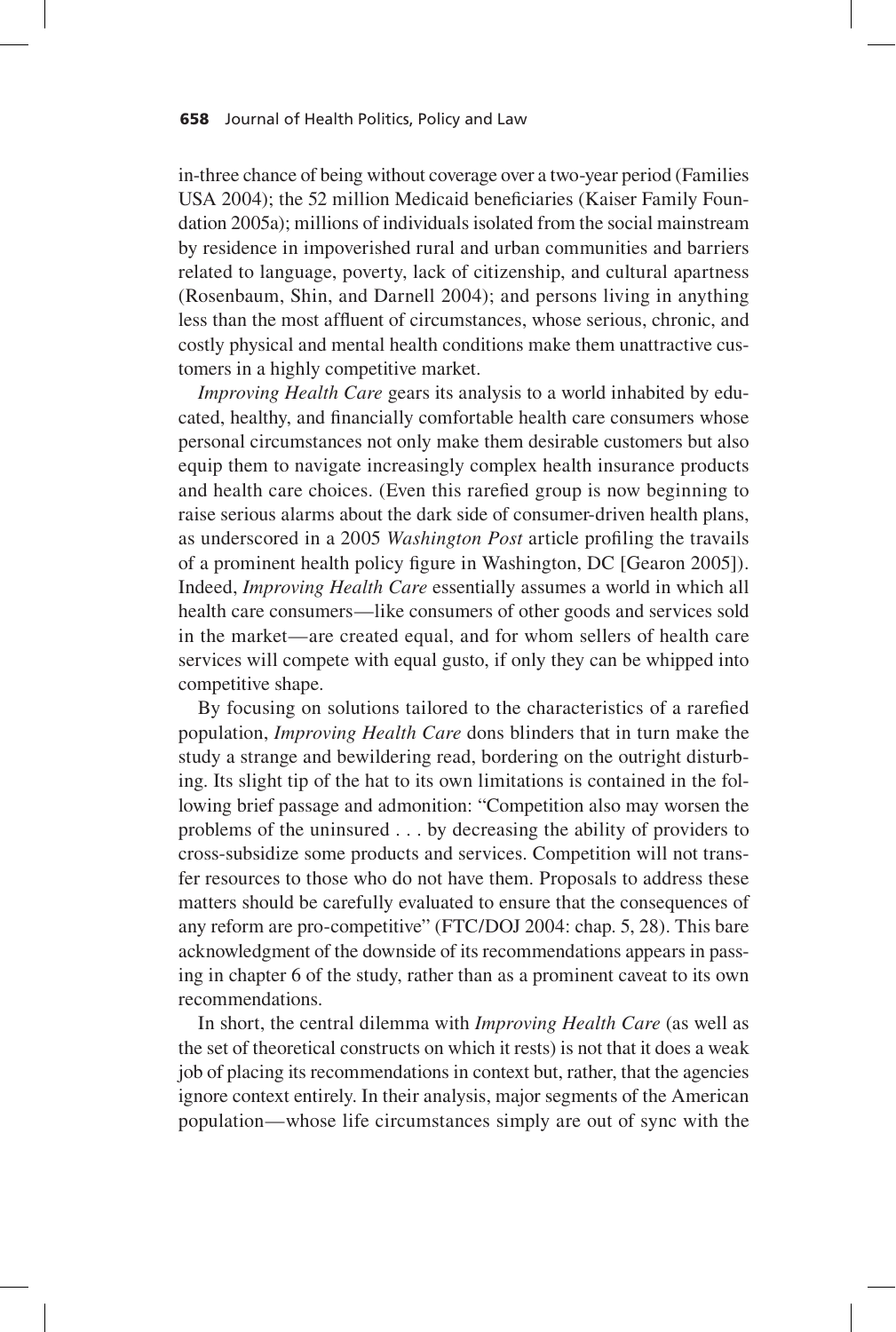conceptual framework in vogue in Washington, DC, circa 2006—simply cease to exist. This seeming breakdown in the relationship between people and the formulation of a public policy framework by government is not confined to this particular study, of course. In recent years, the nation's capital has witnessed the growth of a chasm of epic proportions between what people need and what policy makers espouse. Congressional leaders respond to federal deficits by proposing to slash expenditures for child care, health care, food aid, foster care, child support, and other services for the poor while preserving over \$70 billion in planned tax breaks (Parrott and Shapiro 2005). Official efforts to publish evidence-based reports on subjects such as health disparities and health care inequity are suppressed in favor of whitewashes so embarrassing that, when the censored draft (inevitably) is leaked, the agency director must be permitted to post the draft report, along with a letter that attempts to explain the incident (Clancy 2004). Scientists and physicians opposed to the relaxation of governmental controls over childhood lead poisoning are removed from official government advisory committees. In public hearings, the Medicaid program, which insures more than 50 million persons at a per-capita cost significantly lower than the commercial coverage (Kaiser Family Foundation 2005a), is dismissed as a hotbed of financial abuse and state scams (Barton 2004, 2005). A legislative proposal to permit states to disinsure Medicaid beneficiaries is titled "Health Opportunity Accounts."1

In the case of *Improving Health Care*, federal agencies charged with enforcing laws related to market competition have simply decided to sidestep consideration of the obvious issues that arise when one attempts to apply market theory to a health system lacking the means for allocating health care resources on the basis of need rather than wealth and power. The report might have addressed this potential deficiency by couching its recommendations in a larger context of coverage reforms and interventions aimed at lessening nonmarket barriers, but this would have been an admission of analytic limitation that neither agency could be permitted to make. As a result, the analysis is fundamentally undermined in two ways: first, by its failure to address the more complex dynamics of health care access that act as structural barriers to a more competitive environment; and, second, by its failure to articulate for policy makers and powerful health interests the essential precondition on which competition depends, namely, inclusion of the entire population in a health care-

1. S. 1833, 109th Cong., 1st Sess. Medicaid Health Opportunity Account Act of 2005.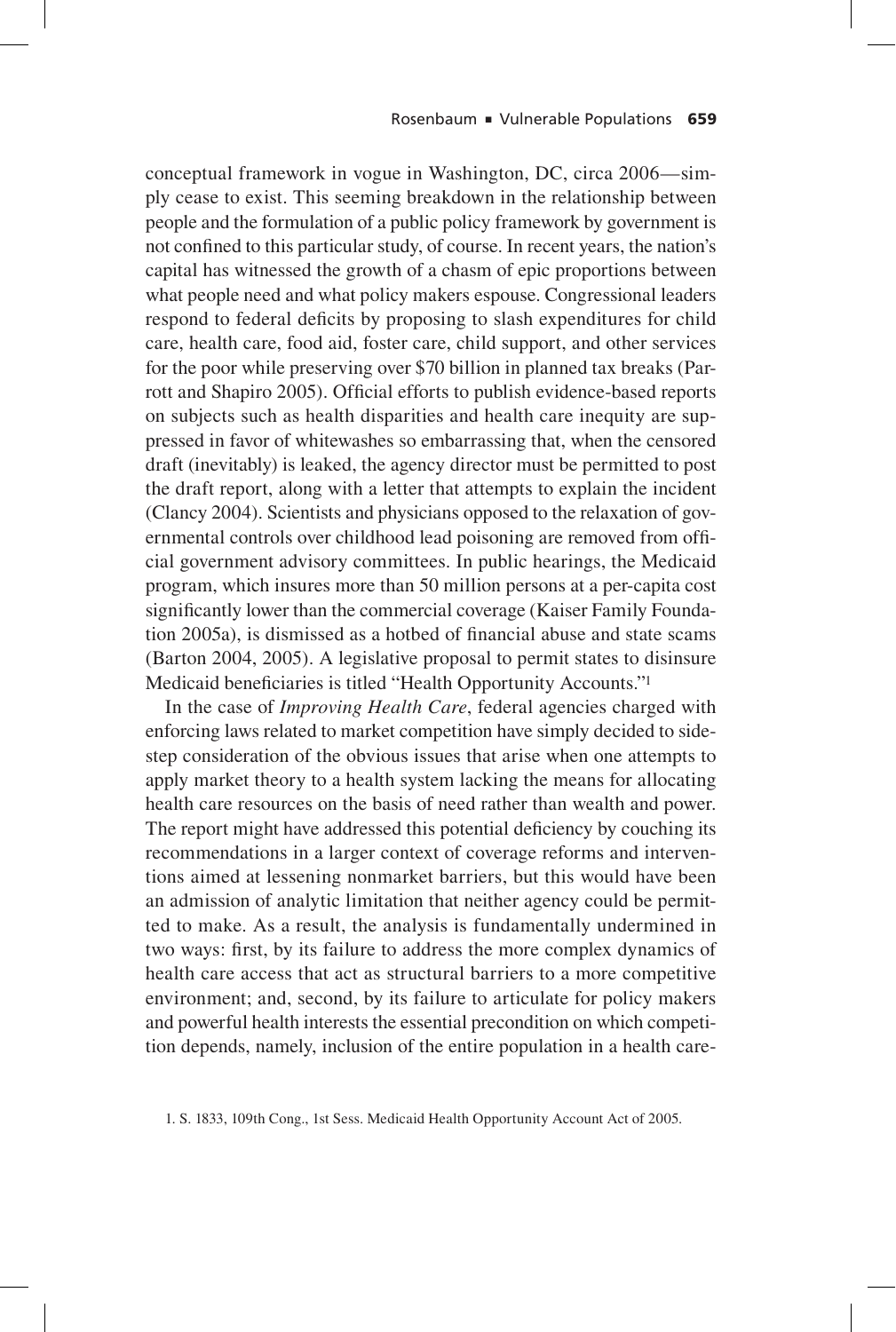financing scheme, coupled with certain regulatory interventions designed to compensate for market failure. The agencies had an ideal opportunity to convey these two basic points but did not do so, and as a result they considerably diminish the value of their report.

## Drilling Down on What the Report Failed to Consider

Two aspects of the report's omissions merit closer attention because of their impact on the overall goal of competition in health care access. The first is the legal framework for health care access. The second is those dimensions of the access problem that extend beyond the purely economic and necessitate consideration of sociodemographic and personal characteristics associated with reduced health care access.

### The Legal Context for Health Care Access

There is no legal right to health care in the United States (Rosenblatt, Law, and Rosenbaum 1997). U.S. expenditures and opinion polls underscore the stock that Americans place in health care. Indeed, the Kaiser Family Foundation (2004) reports that in national public opinion polls conducted since 1992, health care has never ranked lower than fourth as a priority issue for voters.

Many nations identify health care as a constitutional matter. In their survey of world constitutions, Eleanor Kinney and Brian Alexander Clark (2004) found that more than two-thirds of all constitutions contain provisions addressing health or health care and, furthermore, that, in almost all constitutions, health care is expressed in universal terms rather than being limited to certain populations. Faced with the need to balance societal needs against market conduct, other nations with first-world industrial economies and democratic governmental arrangements have opted for a national public policy response in which society's available financial resources are allocated across the population by various allocation approaches, either alone or in combination with one another (Jost 2003). We commonly think of these nations as having national health insurance systems, although their programs embody a wide range of strategies related to the organization and financing of health care. Whatever the strategy, the point is that, ultimately, government is accountable for system design, execution, and performance.

What is particularly important about the lack of a legal right to health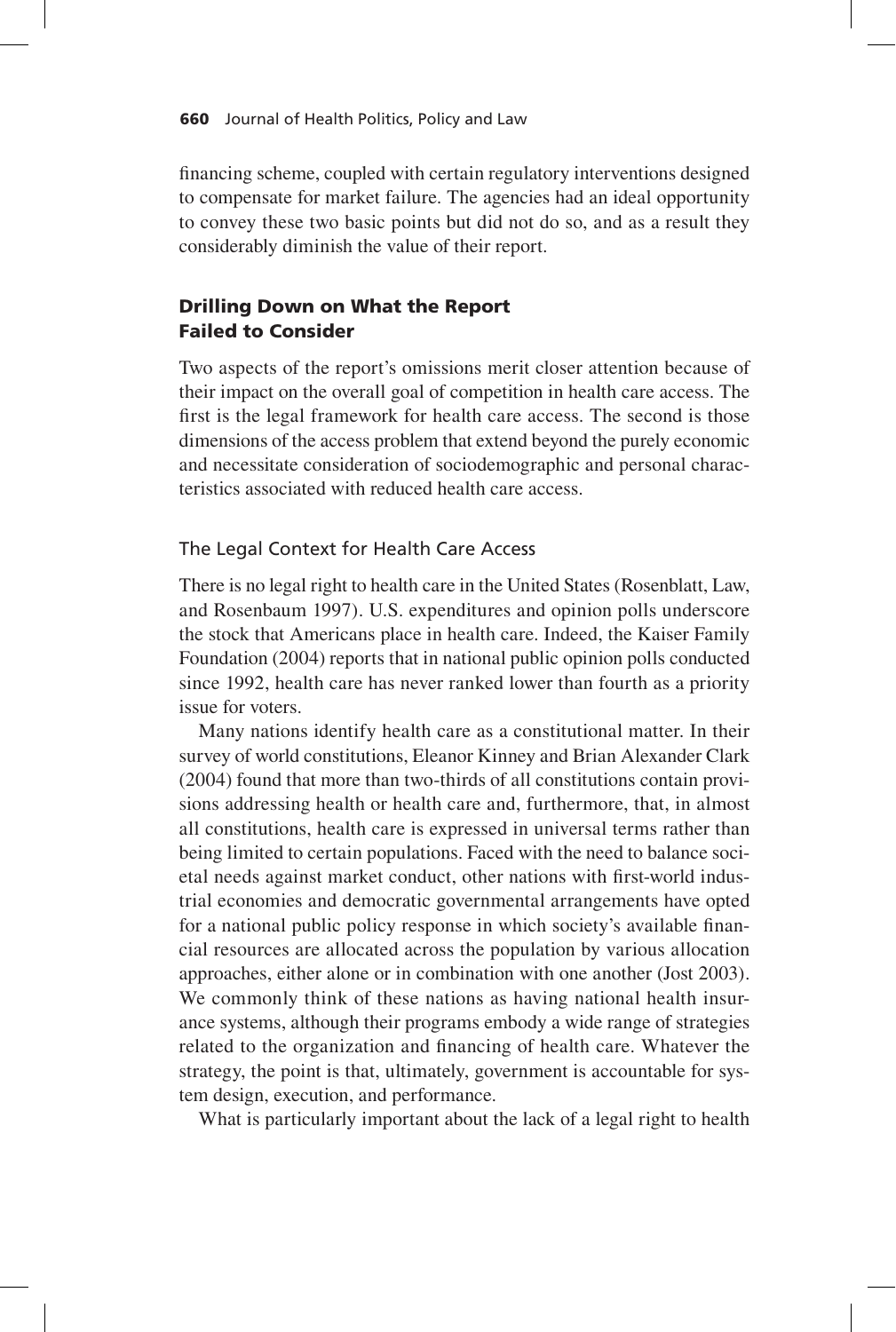care in the context of health care access is that, correspondingly, health care providers have no legal duty to furnish care. The protests of marketeers to the contrary, the U.S. health care industry remains remarkably free, under common-law and statutory principles, to choose its customers and tailor products to attractive market segments. This fundamental freedom is curbed in only the most modest respects. For example, the Emergency Treatment and Women in Labor Act (EMTALA),2 an outgrowth of earlier laws such as the Hospital Survey and Construction Act of 1946  $(Hill Burton),<sup>3</sup> requires the provision of certain emergency-related ser$ vices on the part of Medicare-participating hospitals. After years of litigation and protest over this relatively narrowly drawn but privately enforceable legal obligation, the U.S. Department of Health and Human Services in 2003 promulgated regulations that further narrow the EMTALA obligation with respect to screening and stabilization services as well as the duty of hospitals to maintain on-call specialists (Rosenblatt, Rosenbaum, and Frankford 2004).

Beyond EMTALA, federal laws impose virtually no duty of care on health care providers. Furthermore, there is very little in the way of legal prohibition against discrimination among patients. For example, other than Hill Burton's community service requirement, no federal law prohibits discrimination on the basis of health insurance status.4 As a result, the health care industry remains unfettered in its freedom to select lucrative payers and reject those, such as Medicaid beneficiaries, whose sponsorship is unprofitable.

Even where discrimination on the basis of race is concerned, U.S. law is remarkably free of constraints. Thus, industry practices that may have a discriminatory impact—such as practice location, participation in public insurance, affiliation with community-based providers, or acceptance of referral patients—go unchallenged, and the federal government collects virtually no data regarding the racial and ethnic disparities that may result from such market freedoms (Rosenbaum and Teitelbaum 2003). It is these unintentional but systemic practices, which carry implications for racial and ethnic minority populations, that tend to raise concern among experts in health disparities (Institute of Medicine [IOM] 2002).

Title VI of the 1964 Civil Rights Act prohibits both intentional and de facto discrimination by federally assisted entities on the basis of race or

2. 42 U.S.C. 1395dd. 3. 42 U.S.C. §291 et. seq. 4. 42 C.F.R. 124.603(e).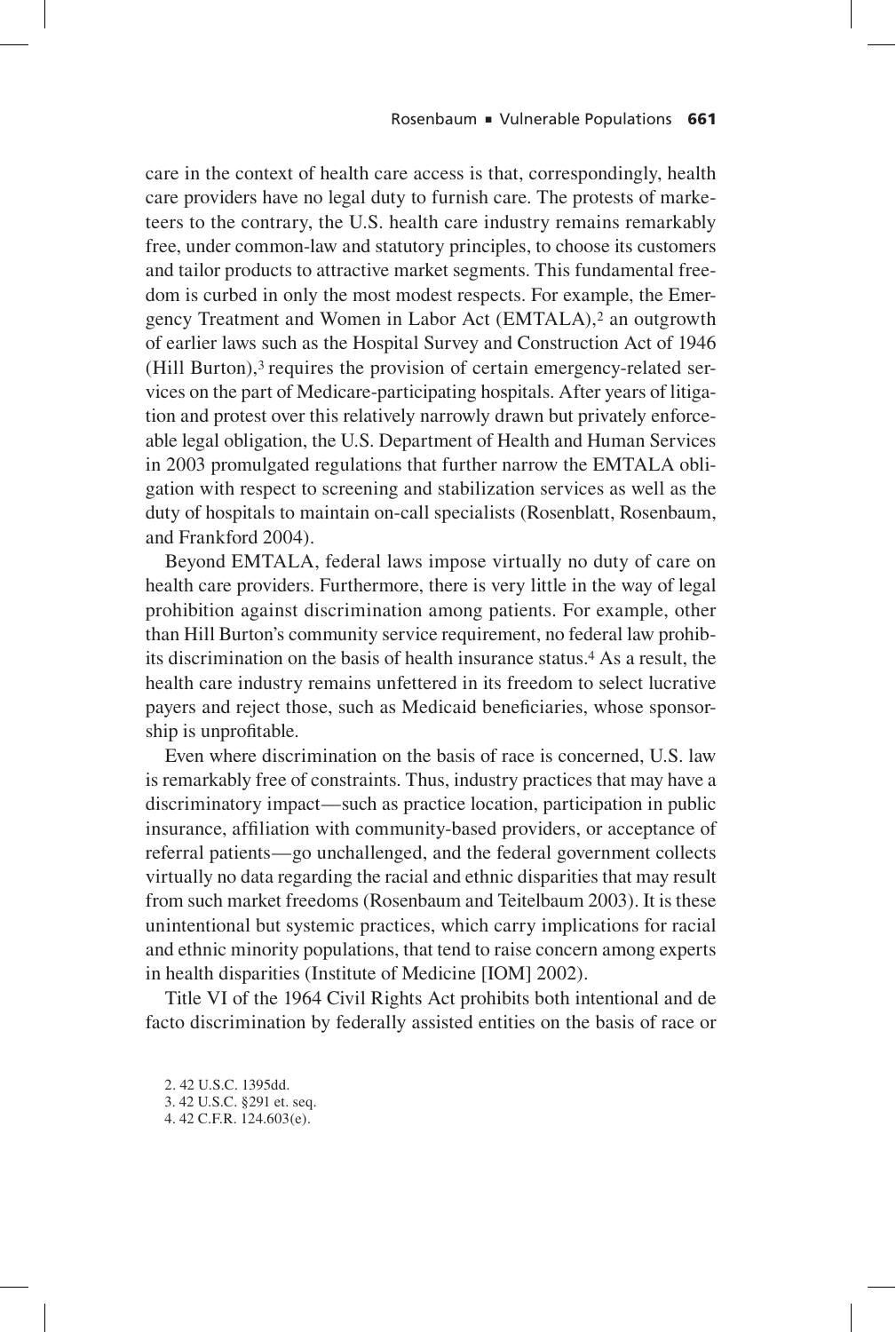national origin (which also includes language).5 From Medicare's inception, however, an unwritten agreement between the Johnson administration and the Senate insulated participating physicians from the application of Title VI, on the theory that the program's original indemnity model placed it outside the meaning of federal assistance in the case of physician services (Smith 1999). Despite the transformation of Medicare's physician payment structure away from indemnification and toward direct payment, this exemption remains in full force today, honored by the Department of Health and Human Services (HHS) Office for Civil Rights (2003) almost entirely without comment. Furthermore, regulations implementing Title VI have not been modernized since their original promulgation forty years ago and thereby fail to address their applicability to modern delivery systems participating in multiple-sponsor arrangements (Rosenbaum and Teitelbaum 2003). Even the very limited accountability for the racial implications of seemingly neutral practices has eroded further in recent years, as a result of a decision by the United States Supreme Court declaring the law's de facto discrimination prohibition to be essentially no longer privately enforceable.6 Finally, even when such practices were subject to challenge, "business necessity" was an affirmative defense that could defeat even a meritorious claim (Rosenbaum and Teitelbaum 2003).

Persons with disabilities do not fare much better in the health care marketplace, at least where the law is concerned. One of the more remarkable laws in the context of civil rights and health care access is the Americans with Disabilities Act of 1990 (ADA). In a dramatic departure from precedent, and with virtually no legislative history, the ADA classifies health care as a public accommodation for purposes of its prohibition against discrimination against qualified persons with disabilities, thereby bringing wholly private health care systems within the scope of its standards (Teitelbaum and Rosenbaum 2003). The potentially far-reaching implications of this statutory classification of health care as a public accommodation became evident in a 1998 decision by the United States Supreme Court, regarding a dentist's arbitrary refusal to treat a patient with HIV.7

But even the ADA operates under severe constraints in the context of health care finance. Where employee health benefits are concerned, a systematic narrowing of the definition of "qualified person with a disability" by the United States Supreme Court means that the ADA can no longer

<sup>5.</sup> *Lau v. Nichols* 414 U.S. 563 (1974).

<sup>6.</sup> *Alexander v. Sandoval* 532 U.S. 275 (2001).

<sup>7.</sup> *Bragdon v. Abbott* 524 U.S. 624.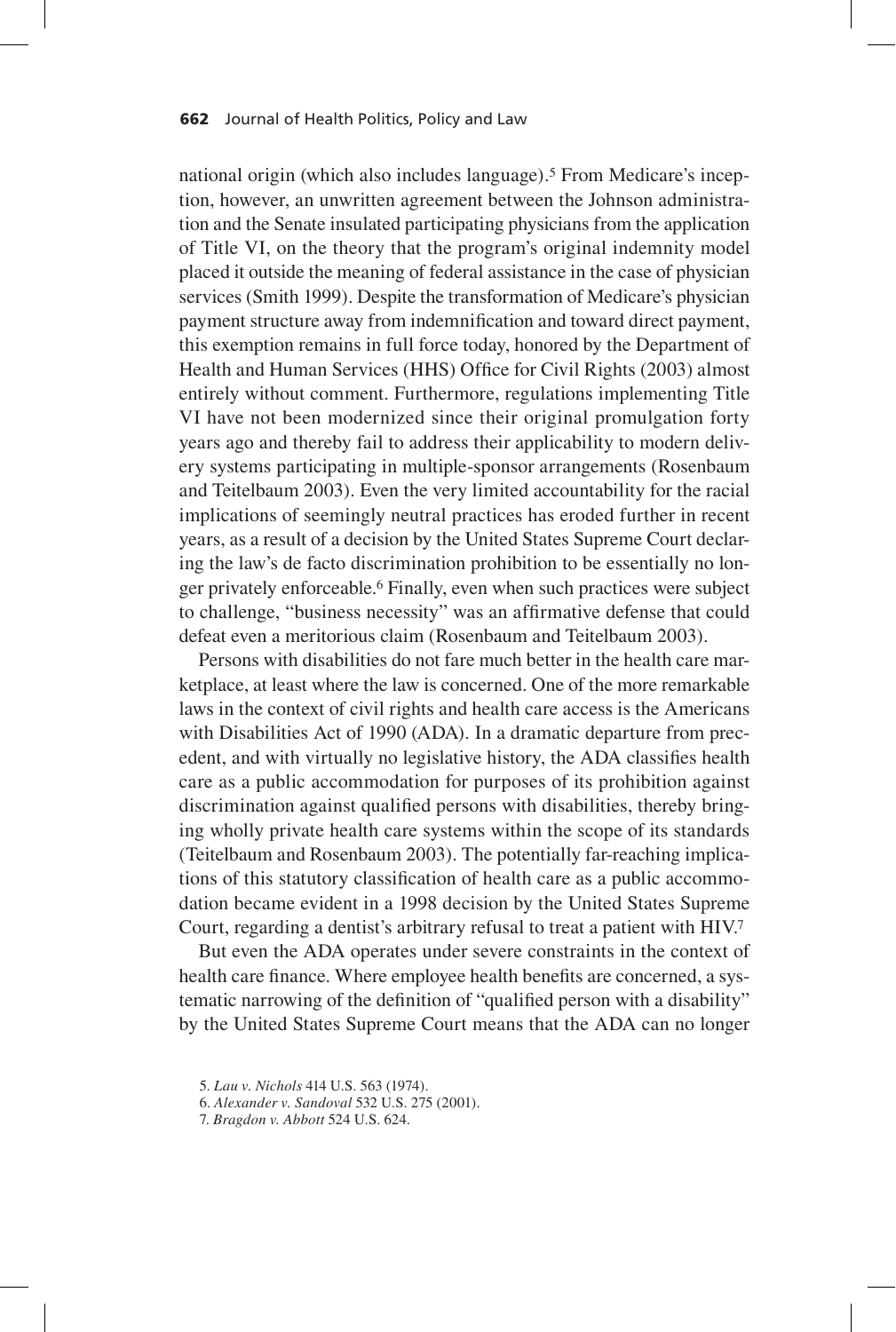be invoked as protection against employee health benefit plans that discriminate against various types of health conditions (National Council on Disability 2004). Furthermore, even outside the employee health benefit context, the courts have eviscerated the meaning of the ADA when applied to health insurance. Leading judicial opinions have interpreted the ADA as wholly irrelevant with respect to coverage content, leaving companies free to engage in benefit design practices that have the effect of rendering policies almost meaningless for persons with disabilities. Even where an insurer stipulates in court documents that it lacks any actuarial basis for its coverage restrictions, blatantly intentional coverage design is deemed beyond the purview of the law. Thus, for example, in *Doe v. Mutual of Omaha*,8 a federal appeals court found absolutely no legal violation under the ADA as a result of a \$25,000 HIV/AIDS cap imposed on plan enrollees by an insurer, despite the insurer's admission that it "has not shown and cannot show that its AIDS Caps are or ever have been consistent with sound actuarial principles, actual or reasonably anticipated experience, bona fide risk classification, or state law."9

The king of all market deregulation laws may be the Employee Retirement Income Security Act (ERISA).10 ERISA preemption doctrine is legendary, sweeping away even modest state law constraints on insurance design in the self-insured employer-sponsored market. The fact that selfinsured ERISA health benefit plans operate free of design constraints other than the limited standards found in ERISA itself (such as portability and continuation coverage) inevitably has a chilling effect on states' ability or willingness to regulate the insured group market (Jacobson 1999; Rosenblatt, Rosenbaum, and Frankford 2001, 2004). The discretion of employer plans is so absolute that they can maintain coverage benefit standards that leave employees only with inappropriate treatment options; indeed, when administrators write inappropriate treatment guidelines directly into the plan documents, the limits are considered nonappealable constraints on benefit design itself. Thus, in *Jones v. Kodak Medical Assistance Plan*, 11 the court of appeals held that, by incorporating unpublished alcoholism treatment coverage criteria directly into its plan documents, Kodak completely insulated itself from a medical necessity appeal and, furthermore, that the company committed no violation of ERISA in not making its limitations public to plan participants and beneficiaries. The court's opinion

<sup>8. 179</sup> F. 3d. 557 (1999), *reh. den. en banc* (1999), *cert. den.* 528 U.S. 1106 (2000).

<sup>9.</sup> *Doe v. Mutual of Omaha* 179 F.3d 561.

<sup>10. 29</sup> U.S.C. § 1001 et. seq.

<sup>11. 169</sup> F.3d 1287 (1999).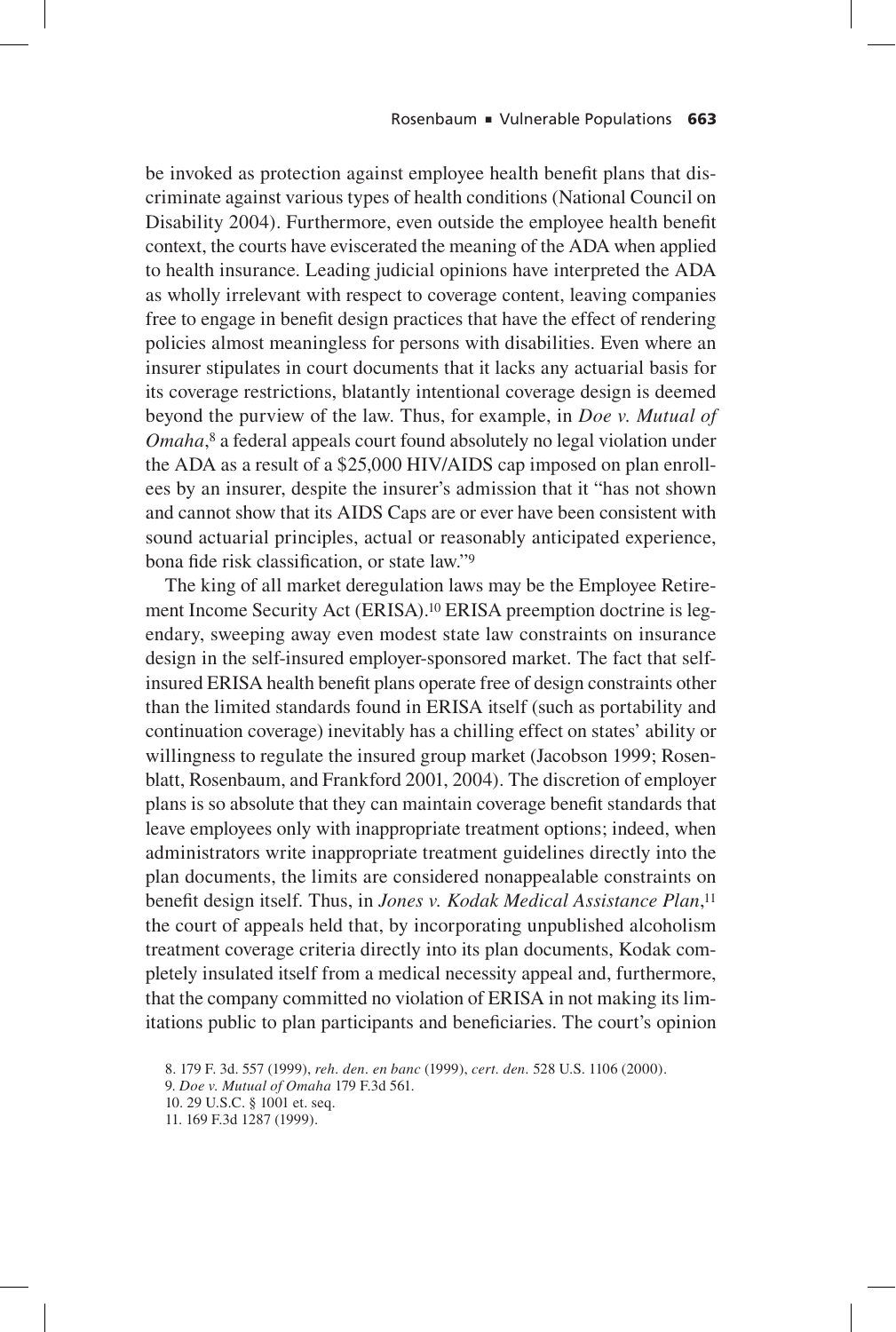regarding the merits of the patient's appeal was perhaps best captured in this passing comment about the Kodak plan: "Plan is entirely self-funded, which means that Eastman Kodak employees do not contribute toward the premiums. Rather, payment for covered medical care comes out of company revenues."12 The fact that employees give up compensation in exchange for coverage went totally unnoticed by the court in its reflection on corporate largesse and discretion.

This brief review of the legal framework governing health care in the United States suggests that, far from burdening the market, U.S. law can be characterized in precisely the opposite way, as extraordinarily generous to a trillion-dollar-plus industry, which is left free to pick its markets and its customers to design its products, virtually unconstrained by obligations related to equitable access. The types of constraints on market conduct that the nation has come to expect in the context of housing, for example—an equally private enterprise—simply are not in evidence where health care is concerned. There is no health care equivalent to federal fairhousing legislation. Financial conduct that redlines the sick and disabled is dismissed as nonchallengeable decisions regarding benefit design; and benefit design standards at both the federal and state levels are minimal to nonexistent. When state insurance coverage laws are held up to close scrutiny, even laws related to basic services such as childhood immunizations are shown to be riddled with limitations and caveats. A recent study of childhood immunization insurance mandates found that in no state are insurers obligated to cover all Centers for Disease Control and Prevention–recommended vaccines for children (Rosenbaum et al. 2003).

What this legal framework means in the context of the FTC/DOJ report is fairly self-evident. If this level of market freedom is the hallmark of a regulated health system, what would be the implications of further deregulation? How much more market power can the population stand, particularly persons whose poverty, health needs, or dependence on public insurance makes them unattractive customers? What more do the agencies want? Indeed, the current legal environment already tolerates a ready arsenal of tactics to limit access; these tactics range from discriminatory design of coverage offerings to selective marketing, selective location of practices and services, refusal to participate in public insurance or other programs subsidizing health care for the uninsured, and selective contracting with health care providers to limit participation by those serving complex and difficult cases that might attract the wrong customers. No

12. 169 F.3d 1289.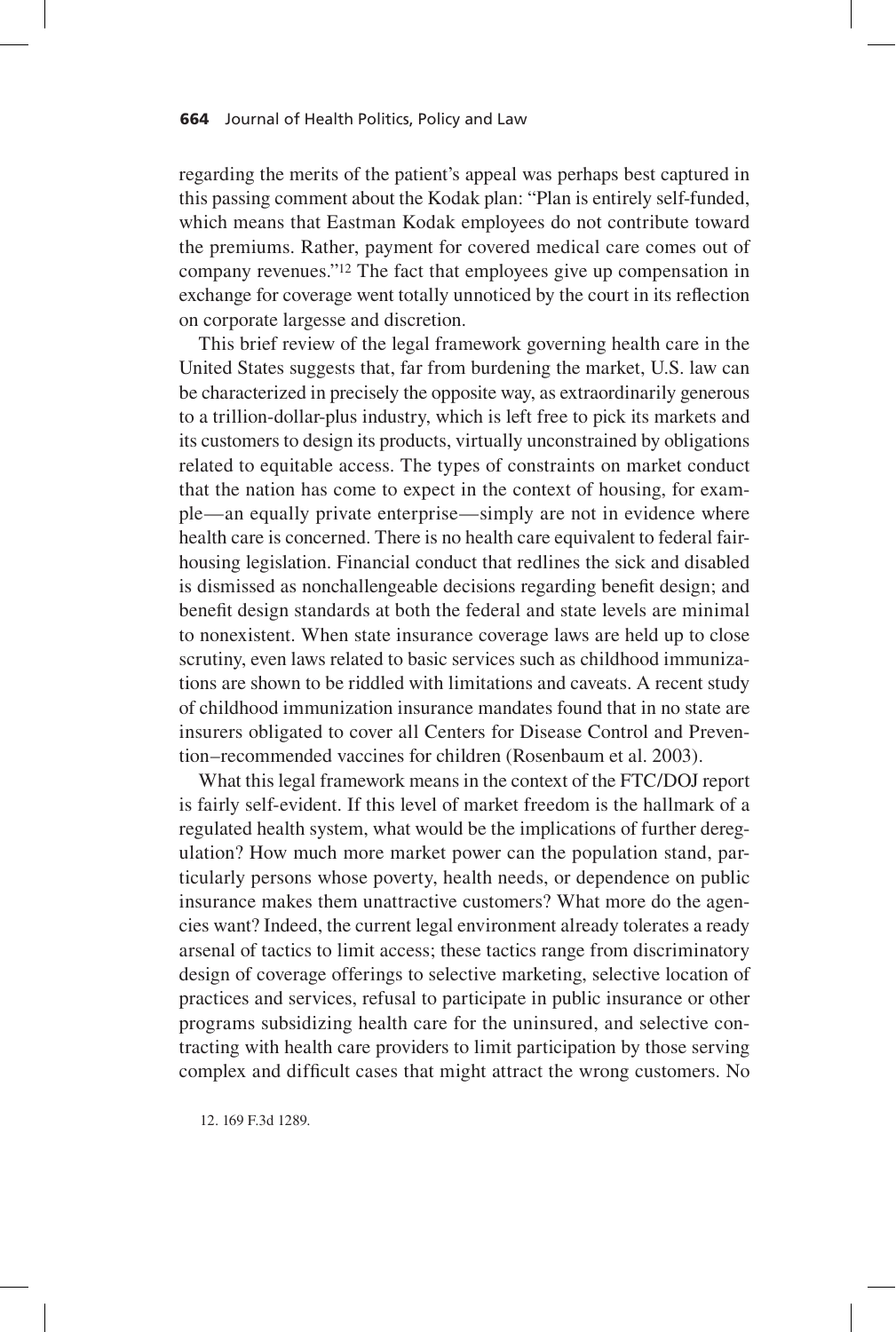federal laws bar such conduct. How much more unconstrained can we get? And, if the limited constraints that do exist were removed, how many more "drags on the system" might be thrown overboard in the name of competition?

## What the FTC/DOJ Report Omitted from Its Health Care Access Discussion

Just as the report fails to come clean about the legal environment for health care access, it also tends to downplay the magnitude of the health care access problem. This underreporting and downplaying occurs in two ways: first, by mischaracterizing the magnitude of the uninsured problem; and, second, by failing to explore those access barriers that transcend insurance coverage.

*How the Report Mischaracterizes the Uninsured Problem*. The analysis attempts to frame the problem of lack of insurance coverage as one that, while worth noting in a few passages, does not carry any real significance in the context of policy implications. The uninsured are portrayed as "fluid" ("A substantial majority of those currently uninsured will not be uninsured a year from now" [FTC/DOJ 2004: chap. 5, 24]). The portrait that emerges from the four and a half pages in toto devoted to the discussion of insurance is that of relatively affluent and healthy individuals who experience short periods without coverage and who simply have made a discretionary decision not to purchase it. Even a cursory review of the evidence shows just the opposite: two-thirds of the uninsured are low income, and one-third lives in poverty; more than a third report needing health care but not getting it; and over three-quarters of the uninsured at any given time will have been uninsured for the previous twelve months (Kaiser Family Foundation 2005b).

The lack of health insurance is far grimmer and entrenched than the FTC and DOJ would have readers believe, and with good reason: by their own admission, competition would exacerbate the health care access problem for uninsured persons. One need only juxtapose *Improving Health Care* against thorough reports on the uninsured to grasp the magnitude of the understatement. In this regard, perhaps the most important work is a multiphase project conducted by the Institute of Medicine, which over a several-year period examined the problem of health insurance and its consequences in great depth. The IOM concluded that the problem is "large, growing and persistent" and noted its significant association with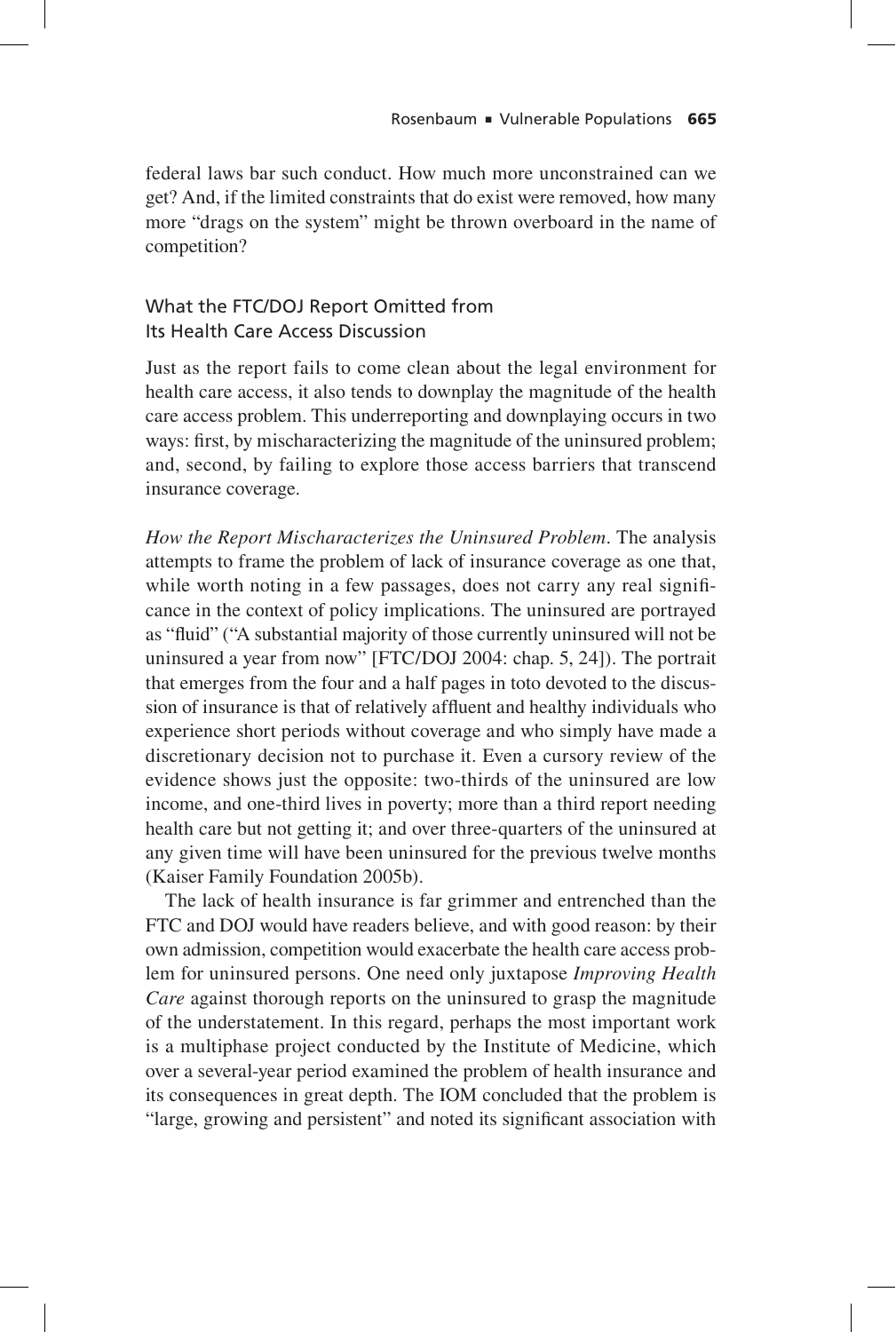the receipt of health care, health status, sickness, and death (IOM 2004). The IOM's work portrayed a problem with societal implications reaching well beyond its immediate impact on individuals without coverage and extending to families and entire communities. One would think that this ecological approach would have held great interest for the DOJ and FTC, since so many of their recommendations go to geographic markets, yet the agencies appeared to make no use of these findings as they crafted their recommendations.

One of the most unsettling aspects of the FTC/DOJ report is its failure to consider the impact of the insurance problem on specific subpopulations. Without examining subpopulation experiences, the report leaves itself in no position to assess the import of its recommendations on particular subgroups such as low-income persons and members of racial and ethnic minority groups. Thus, for example, more than one-third of the poor and 30 percent of the near poor (family incomes at or below 200 percent of the federal poverty level) were uninsured in 2003. Together these two population subgroups amount to 88 million persons (Kaiser Commission on Medicaid and the Uninsured 2004). Similarly, the report mentions the large number of "young immortals" without coverage but at the same time fails to note that persons aged thirty-five and over made up nearly 40 percent of the uninsured population, a smaller proportion to be sure than younger Americans, but of potentially far greater concern to the health care system. Twenty-nine percent of children, and 40 percent of non-elderly adults, in fair to poor health status, are uninsured (ibid.).

*Improving Health Care* makes no mention of the racial and ethnic characteristics of the uninsured, despite the fact that minority groups are disproportionately represented. Lack of health insurance was a fact of life in 2003 for more than one in five African Americans and over one in three Hispanic Americans, compared with fewer than one in eight white persons. Together, racial and ethnic minority groups comprised the majority of uninsured persons that year (ibid.).

Nor does the report address evidence of disparities in health status by source of insurance coverage, although this would seem critical to fashioning competition recommendations that ensure at least some semblance of cross-payer parity in a competitive system. For example, Medicaid beneficiaries are four times more likely than those with employer coverage and over twice as likely as the uninsured to report being in fair to poor health (ibid.).

These data, taken together, suggest that certain distinct and highly vulner-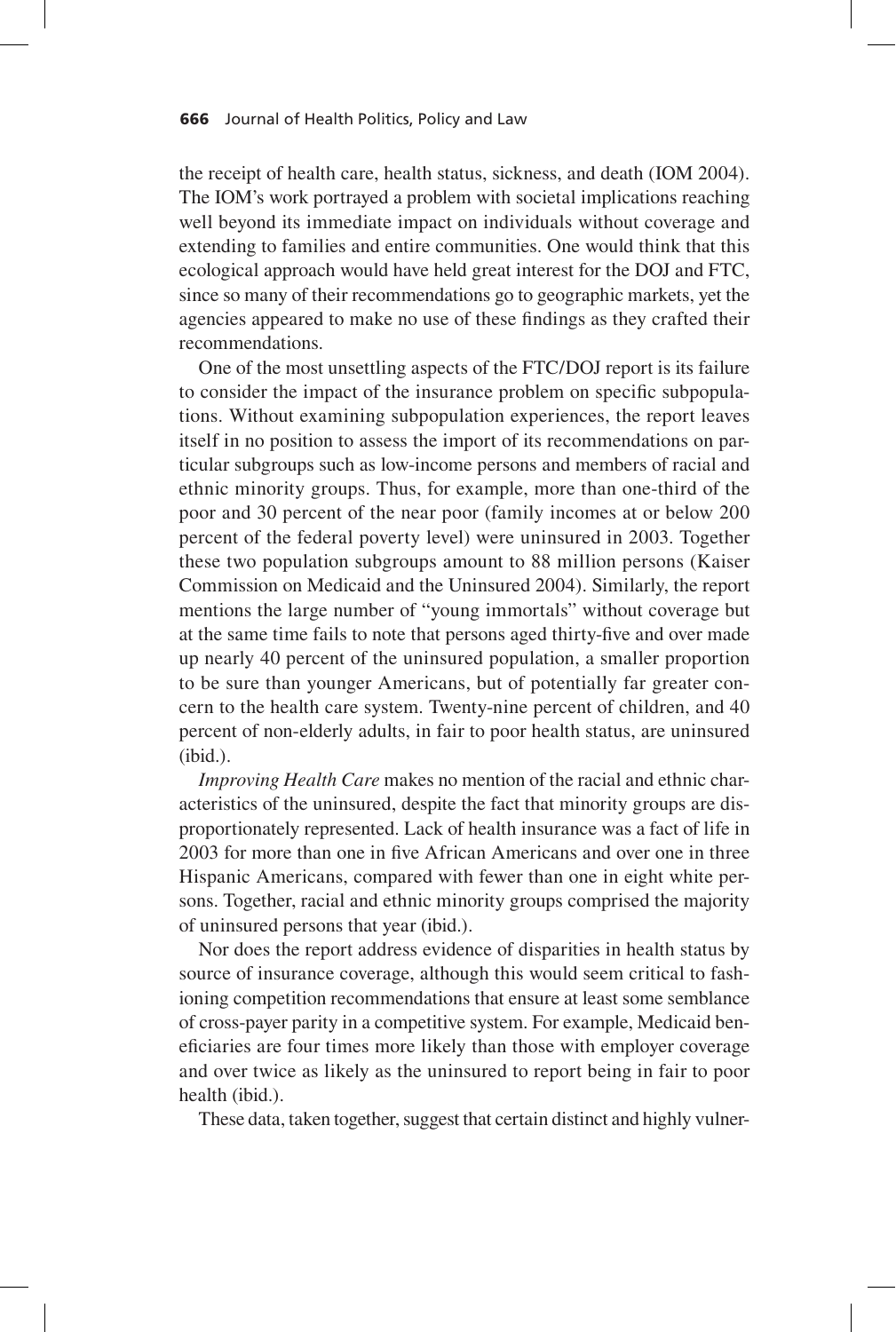able subpopulations could bear the brunt of adverse access consequences that might be expected from greater competition, and yet the dimensions of the problem go undiscussed. Nor does the report discuss interventions that might be used to mitigate access barriers facing underserved populations, such as investment in health centers and other publicly supported primary-care entry points into the health system (IOM 2000; Rosenbaum, Shin, and Darnell 2004; Strunk and Cunningham 2004). Of course, once the establishment of primary-care entry points such as health centers is identified as a possible option for remedying the maldistribution of health care resources, it becomes necessary to address the evidence showing that, despite the quality of their care, health centers face serious problems securing adequate specialty care for their patients (Gusmano, Fairbrother, and Park 2002). Addressing this problem may necessitate market intervention through regulations aimed at ensuring minimum affiliation relationships between the health care safety net and specialty and inpatient providers, but such a recommendation would be an admission of need for at least modest regulatory remedies to overcome market failure.

## Conclusion

Examining the FTC/DOJ report through the lens of health care access, one gets the distinct sense of operating in a parallel universe. One universe is inhabited by well-insured affluent persons, whose coverage derives through large and powerful group purchasers whose health care-purchasing efficiencies could be greatly improved. The other universe is inhabited by tens of millions of uninsured, underinsured, and medically vulnerable persons, who are at risk for a host of health care access barriers and adverse health outcomes.

In the first universe, the central problem is too much spending for too little value, and the remedies are deregulation and the use of competitive purchasing tools that will slowly but surely cause prices to fall while improving quality for affluent and educated consumers. In the second universe, the central problem is millions of people who barely have a hold on the health care system. The implications for the inhabitants of the second universe of the remedies from the first universe are never considered; indeed, this second universe is simply not considered. In their defense, perhaps, neither the FTC nor the DOJ is charged with the duty to develop policies that promote equitable access to health care. But when the government issues a report of this magnitude, should the public not expect that major federal agencies would feel at least a small obligation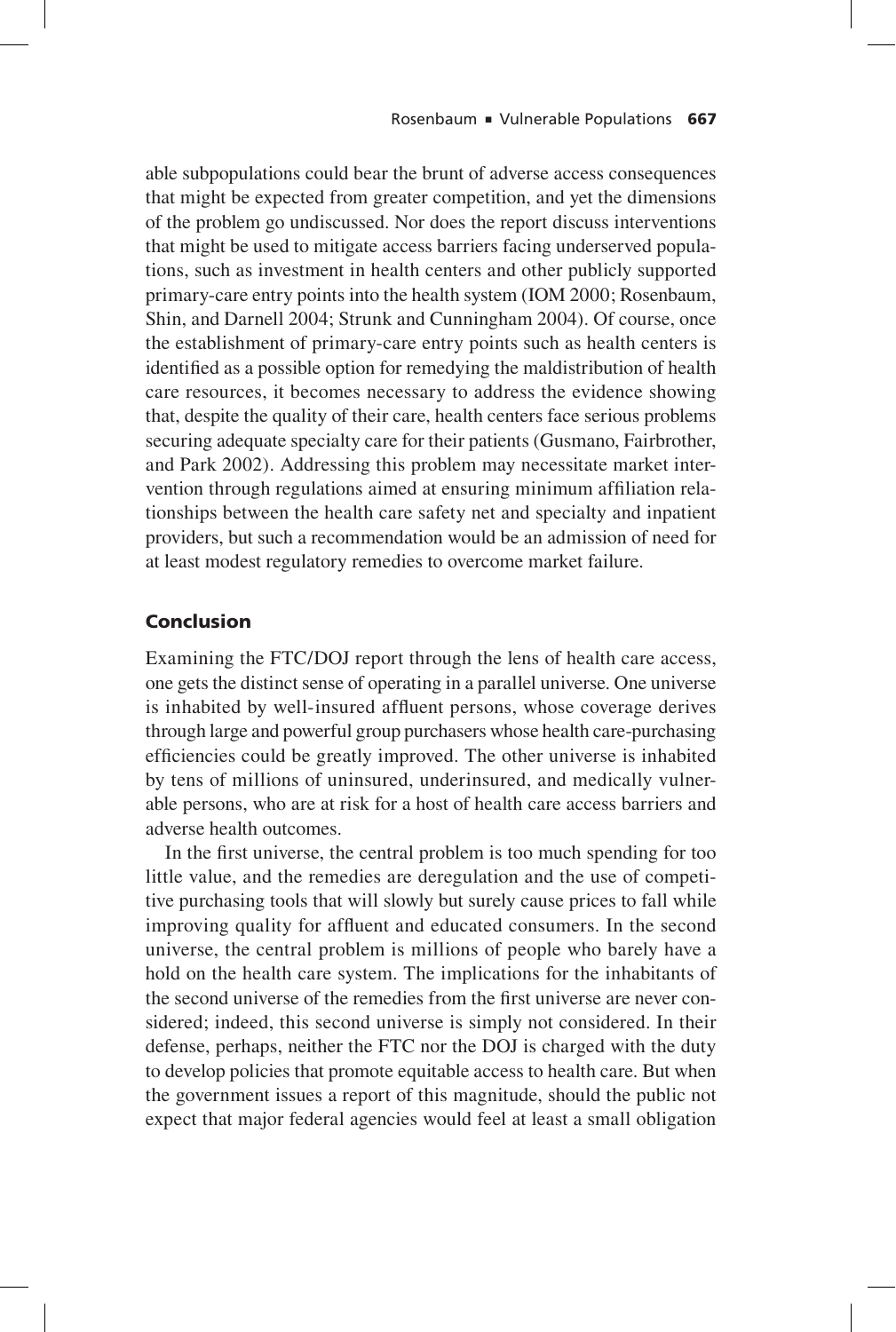to draw policy makers' attention to the implications of their proposals for the medically underserved and vulnerable?

To have produced a report that attempts to straddle and reconcile both universes, the FTC and DOJ would have had to deal forthrightly with the problem of access. Probably for reasons linked to fundamental ideology and outlook, as well as the ferocious control over information flow that now dominates the nation's capital, the report fails to do this. As Jost and colleagues point out in this issue, straddling the two worlds would have necessitated addressing the lack of legal and societal protections where health care access is concerned. By attempting to ignore the world of the uninsured and underserved, the FTC and DOJ ironically end up doing more damage to their own cause than if they had dealt with the limits of competition in a straightforward manner and had, without flinching, outlined the conditions that might make true competition possible in the United States.

# References

- Barton, J. 2004. CBO Confirms Medicaid Abuses Uncovered by Committee. House Committee on Energy and Commerce. energycommerce.house.gov/108/ News/12172004\_1415.htm (accessed January 16, 2005).
	- ———. 2005. Barton Seeks Medicaid Documents from Hospitals. House Committee on Energy and Commerce. energycommerce.house.gov/108/News/01112005\_1421 .htm (accessed January 16, 2005).
- Clancy, C. 2004. Letter from Director Carolyn Clancy on the National Healthcare Disparities Report. www.ahrq.gov/qual/nhdr03/letter.htm (accessed January 16, 2005).
- DeNavas-Walt C., B. Proctor, and C. Lee. 2005. Income, Poverty, and Health Insurance Coverage in the United States: 2004. *Current Population Reports* P60–229. www.census.gov/prod/2005pubs/p60-229.pdf (accessed October 29, 2005).
- Families USA. 2004. One in Three: Non-elderly Americans without Health Insurance: 2002–2003. Washington, DC. www.familiesusa.org/assets/pdfs/82million \_uninsured\_report6fdc.pdf (accessed October 29, 2005).
- Federal Trade Commission/Department of Justice (FTC/DOJ). 2004. *Improving Health Care: A Dose of Competition*. Washington, DC: FTC/DOJ. www.usdoj .gov/atr/public/health\_care/204694.htm#toc.
- Gearon, C. 2005. High Deductible, High Risk: Consumer Driven Plans a Health Gamble. *Washington Post*, October 18.
- Gusmano, M. K., G. Fairbrother, and H. Park. 2002. Exploring the Limits of the Safety Net: Community Health Centers and Care for the Uninsured. *Health Affairs* 21: 188–194.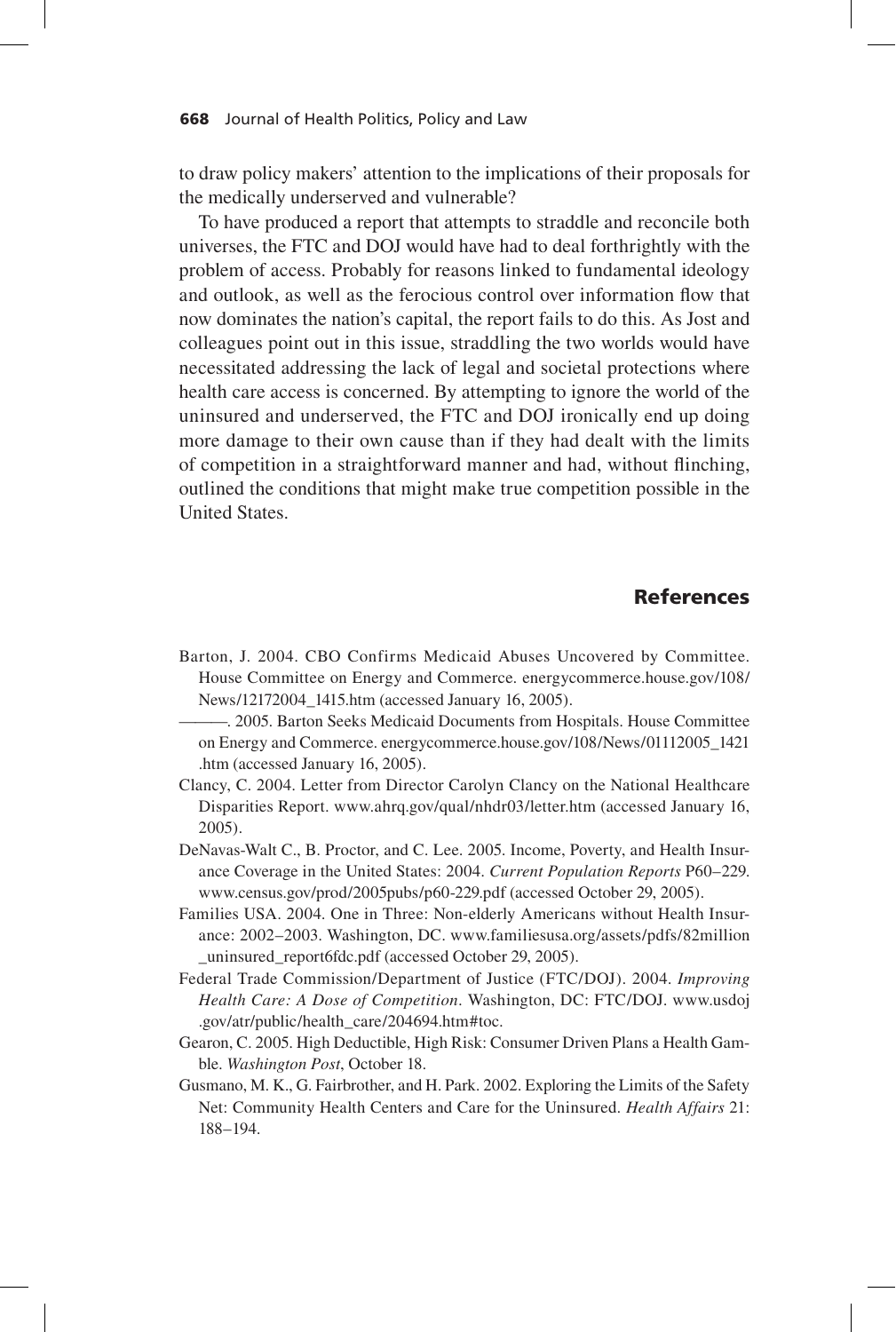- Institute of Medicine (IOM). 2000. *America's Health Care Safety Net: Intact but Endangered*. Washington, DC: National Academy Press.
	- ———. 2002. *Unequal Treatment*. Washington, DC: National Academy Press.
- ———. 2004. *Insuring America's Health*. Washington, DC: National Academy Press.
- Jacobson, P. 1999. Legal Challenges to Managed Care Cost Containment: An Initial Assessment. *Health Affairs* 18: 69–86.
- Jost, T. S. 2003. *Disentitlement? The Threat Facing Our Public Health-Care Programs and a Rights-Based Response*. New York: Oxford University Press.
- Kaiser Commission on Medicaid and the Uninsured. 2004. Health Insurance Coverage in America: 2003 Data Update Highlights; Chartpack and Tables. www.kff .org/uninsured/loader.cfm?url=/commonspot/security/getfile.cfm&PageID=46814 (accessed January 16, 2005).
- Kaiser Family Foundation. 2004. Health Care and the 2004 Elections. www.kff.org/ kaiserpolls/7167.cfm#healthpast (accessed October 30, 2005).
	- -. 2005a. Medicaid: The Basics. www.kaiseredu.org/tutorials\_index.asp #Medicaid1 (accessed October 29, 2005).
- ———. 2005b. Ten Myths about the Uninsured. www.kff.org/uninsured/7307.cfm (accessed October 30, 2005).
- Kinney, E. D., and B. A. Clark. 2004. Provisions for Health and Health Care in the Constitutions of the Countries of the World. *Cornell International Law Journal* 37: 285–305.
- National Council on Disability. 2004. National Disability Policy: A Progress Report, December 2002–December 2003. www.ncd.gov/newsroom/publications/2004/ ProgressReport2004.htm (accessed January 16, 2005).
- Office for Civil Rights, United States Department of Health and Human Services. 2003. Guidance to Federal Assistance Recipients Regarding Title VI Prohibition against National Origin Discrimination Affecting Limited English Proficient Persons. 63 *Federal Register* 47311–47323. www.hhs.gov/ocr/lep/lep\_guidance080403.pdf (accessed January 16, 2005).
- Parrott, S., and I. Shapiro. 2005. *Unshared Sacrifice: Who's Hurt, Who's Helped, and What's Spared under the Emerging House Budget Reconciliation Plan*. Washington, DC: Center on Budget and Policy Priorities. www.cbpp.org/10-28-05bud.htm (accessed October 29, 2005).
- Rosenbaum, S., P. Shin, and J. Darnell. 2004. *Economic Stress and the Safety Net: A Health Center Update*. Washington, DC: Kaiser Commission on Medicaid and the Uninsured. www.kff.org/uninsured/7122.cfm (accessed January 16, 2005).
- Rosenbaum, S., A. Stewart, M. Cox, and S. Mitchell. 2003. The Epidemiology of U.S. Immunization Law: Mandated Coverage of Immunizations under State Health Insurance Laws. July. www.gwumc.edu/sphhs/healthpolicy/immunization/ epidemiology\_of\_US\_immunization\_law.pdf.
- Rosenbaum, S., and J. Teitelbaum. 2003. Civil Rights Enforcement in the Modern Healthcare System: Reinvigorating the Role of the Federal Government in the Aftermath of *Alexander v. Sandoval*. *Yale Journal of Health Policy, Law, and Ethics* 3: 215–252.